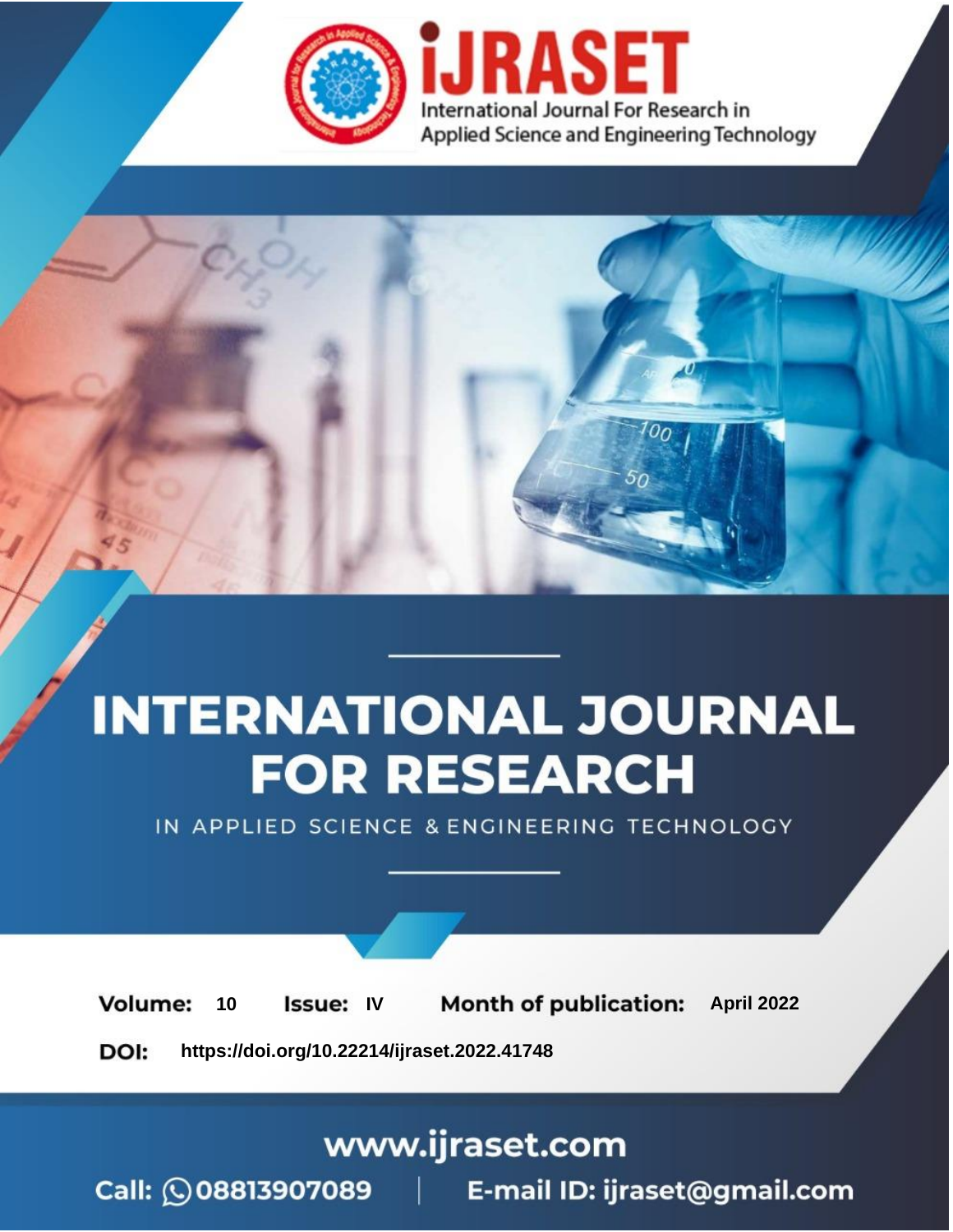

### **Design and Development of Surveillance Drone**

Ayush Kawale<sup>3</sup>, Akshay Biswas<sup>2</sup>, Dr. Pankaj Gajbhiye<sup>1</sup>, Vijayanand Dhundale<sup>4</sup>, Ritik Meshram<sup>5</sup>, Smita Patwekar<sup>6</sup>, Vaishnavi Sawargaonkar<sup>7</sup>, Trishul Kamdi<sup>8</sup>

*1, 2, 3, 4, 5, 6, 7, 8Mechanical Department, K.D.K. College of Engineering, Nagpur*

*Abstract: In recent years, as interest in Unmanned Aerial Vehicles (UAVs) has increased, the development in the unmanned has an important technology for military and security application. Various missions can be done using this system as it will help in the surveillance in unknown areas, forestry conservation, spying enemy territory. Application which is developed in this research has a purpose to simulate condition in war zone for spying the enemy. Following current trends towards UAV innovative design a small size light UAV quad copter system was design, assembled and tested in flight. The aim is to design a low cost structure and make it comparable with other more expensive.*

*Keywords: Unmanned Aerial Vehicles, Rescue mission, design of drone Surveillance.*

#### **I. INTRODUCTION**

Drone industry is one of the future industries that have potential for limitless application in the future. our group plans on utilizing UAV (unmanned aerial vehicle) technology in a positive way, As UAV is an aircraft that can manoeuvre without a human pilot on board. There has been tremendous progress on development of UAV for military operation which is operated in urban terrain. The aim of this research is to developed simulation of intelligent UAV for military surveillance.

Unmanned aerial vehicle (UAV) also known as drone, are expected to provide diverse military, civilians, commercial and governmental services. Along with this expectations, the development of various protocols based communication devices and flight control providing sophisticated navigation that can be mounted on the UAVs is this Expectations and the development of devices, many UAS operators and developers demanding a system that allows different type of UAVs to control and manage in the same services simultaneously .creating an environment where unmanned aircraft system operators can receive more sensitive services.

#### **II. PROPOSED DESIGN WORK**

A light weighted designer frame made of carbon fibre and synthetic components is very strong and enables excellent flight handling characteristics it is possible to use it indoor or outdoor, but for safety it is better use it in outdoor environment. It is equipped with the four power full brushlessmotor with four propellers, ( two left turning and two right turning). To operate the UAV, a simple six channel remote control, a three cell lithium polymer (Lipo) flight battery of 12V with approx. 5000 mAh. Figure shows the design of multirotor frame.



Fig. Multi – rotor Drone frame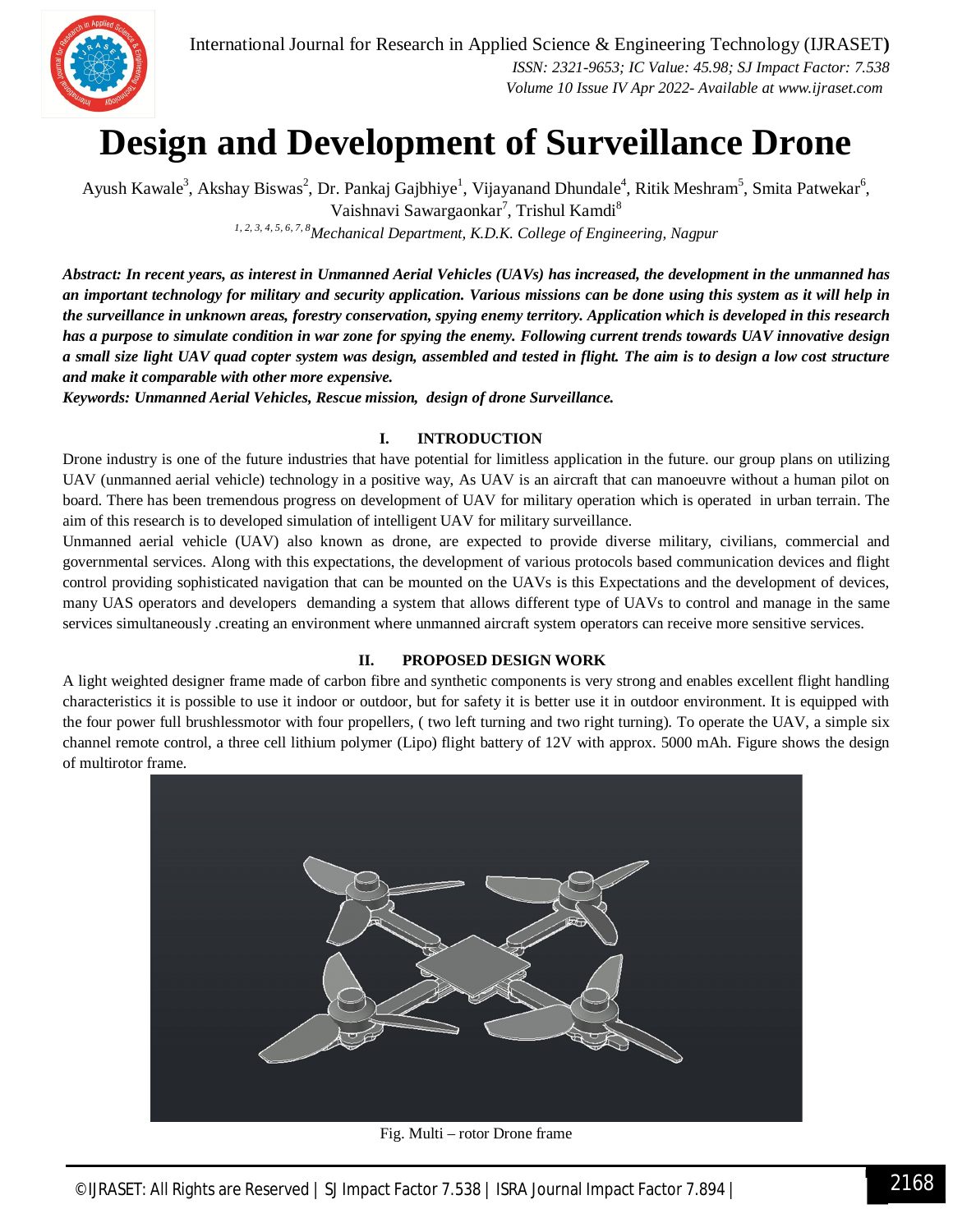

International Journal for Research in Applied Science & Engineering Technology (IJRASET**)**

 *ISSN: 2321-9653; IC Value: 45.98; SJ Impact Factor: 7.538 Volume 10 Issue IV Apr 2022- Available at www.ijraset.com*

#### **III. LITERATURE REVIEW**

In order to perform this project, literature review has been made from various sources Like Journal, books, article and others. This chapter includes all important studies which have been done previously by other research work. It is important to do the literature review before doing the project because we can implement if there are information that related to this project.

- *1) Amarjot Singh "Eye in the sky : Real- time Drone Surveillance (DSS) for Violent Individuals Identification using Scatter Net Hybrid Deep Learning Network "*
- *a*) The paper proposed the real-time Drone Surveillance System (DSS) framework that can detect one or more individuals engaged in Violent activities from aerial images.
- *2) K.VV.M ani Sai Kumar, M d Sohail and Dr. Usha Rani "Crowd Monitoring and Payload Delivery Drone using Quadcopter based UAV System" (2)*
- *a) Quadcopter* is designed in this project was used to carry the payload of 250g m cover from one place to another with 6min flight was tested.
- *b*) By mounting high resolution wireless camera, and used for monitoring the crowd in the campus. It can be used for surveillance applications.
- *3) Velan Y,Musica "Cost Effective Design and Development of Manned Drone"*
- *a)* Unmanned Aerial Vehicles, referred to as drones are aerial platforms that fly without a human pilot onboard. UAV's are controlled autonomously by a computer in the vehicle or under the remote control of a pilot stationed at a fixed ground location
- *4) Pooja Srivastava, Tejaswi Ninawe, Chitral Puthran, Vaishali Nirgude "Quadcopter for Rescue Missions and Surveillance"*
- *a)* For developing a small and compact sized quadcopter which can be used to carry out rescue operations and provide audio/video aid to the people in distress.
- *b*) It saves human pilots from flying in dangerous conditions that can be encountered not only in military applications but also in other scenarios involving operation in bad weather conditions, or near to buildings, trees, civil infrastructures and other obstacles.
- *5) Mr. Kalpesh N. Shah, Mr. Bala j. Dutt, Hardik Modh "Quadrotor – An Unmanned Aerial Vehicle"*
- *a*) To study the complete designing process of quadrotor from the engineering perspective and to fabricate working model of UAV-Quadrotor with improvement in its weight carrying capacity.
- *6) Rajeshwari Pillai Rajagopala "Drone: Guidelines, Regulations and policy gaps in India" (ISBN journal)*
- *a)* This paper examines drone operations in India and analyses the major policy gaps in the country's evolving policy framework. It argues that ad-hoc measures taken by state and central agencies have been ineffective, whether in addressing issues of quality control, or response mechanisms in the event of an incident, questions of privacy and trespass, air traffic, terrorist threat management, and legal liability.
- *7) Gordon Ononiwu, Arinze Okoye, James Onojo, Nnaemeka Onuekwusi "Design and Implementation of a Real Time Wireless Quadcopter for Rescue Operations" (AJER, vol-5)*
- *a)* This paper proposes the real time security surveillance system using IoT. The system design uses Motion Detection algorithm written in Python as a default programming environment. This significantly decreases the storage usage and save investment cost.

#### **IV. OBJECTIVES**

- *1)* Our main objective is utilizing UAV (unmanned aerial vehicle) technology in positive way. On a quad copter, the motors and propellers work in pairs with 2 motors / propellers rotating clockwise (CW Propellers) and 2 motors rotating Counter Clockwise (CCW Propellers).
- *2)* To realize the two target application with the proper force and torque considerations the weights estimations are carried out to be 200gm.
- *3)* The maximum flying time without any load is upto 15minutes.
- *4)* The range of our drone is upto 8killometer.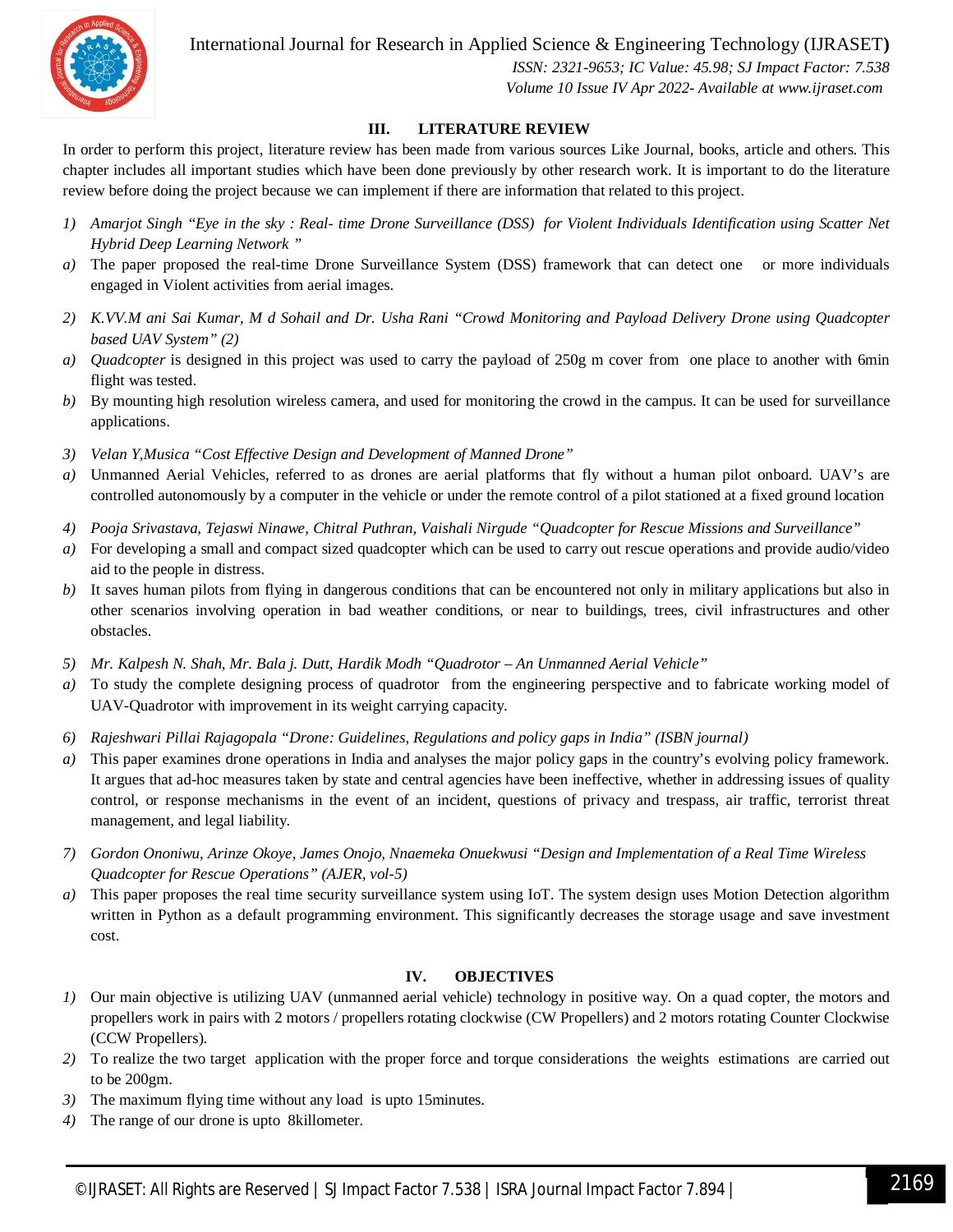

International Journal for Research in Applied Science & Engineering Technology (IJRASET**)**

 *ISSN: 2321-9653; IC Value: 45.98; SJ Impact Factor: 7.538 Volume 10 Issue IV Apr 2022- Available at www.ijraset.com*

#### **V. PROBLEM IDENTIFICATION**

There are several problems face in while carrying out rescue operations. It is costly to carry out a rescue operation as it requires many resources and expenditure. A large number of skilled manpower is required for operating rescue missions. Topographical aspects may vary from place to place thus putting additional human effects. Unfavorable conditions such as bad weather, land sliding, earth quakes could pose as a threat while trying to save people. Our military also have been fixed wing drones that fly at very high altitudes, but there is an absence of advanced reconnaissance system that would greatly help them during tactical missions.

#### **VI. CONCLUSION**

The goal of this project was to produce a nano unmanned aerial vehicle video surveillance platform. Improvements could be made to all aspects of this project, the mechanics, the electronics, and the software, with fewer and smaller electronic circuits the airframe can also be reduced in size and weight. This would increase the overall flight time of the drone

#### **REFERENCES**

- [1] Amorjotsingh "eye in the sky: real time drone surveillance (DSS) for violent individual identification using scatter net hybrid deep learning network"(10/11/2018,pg no. 1710)
- [2] K.VV.M anisaikumar, M d Sohail and DR. Usha rani " crowd monitoring and payload delivery drone using quadcopter based UAV system" (ICSSIT journal, pg no. 1522)
- [3] PoojaShrivastav, TejaswiniNinawe, ChitralPuthran, VaishaliNirgude " Quadcopter for rescue mission and surveillance" (IOSR journal, p-ISSN: 2278-8727, PP48-52)
- [4] Velan Y, Musica " Cost effective design and development of manned drone" (ICRAAE journal, pg no. 1126)
- [5] Mr. Kalpesh N. Shah, MrBala J. Dutt, HardikModh " Quadcopter- An unmanned aerial vehicle" (2014 IGEDR, vol-2, issue-1)
- [6] SaifEldinEid and Sharul Sham Dol " Design and Development of light weight high endurance unmanned aerial vehicle for offshore search and rescue"
- [7] Rajeshwari Pillai Rajagopala "Drone: Guidelines, Regulations and policy gaps in India" (ISBN journal)